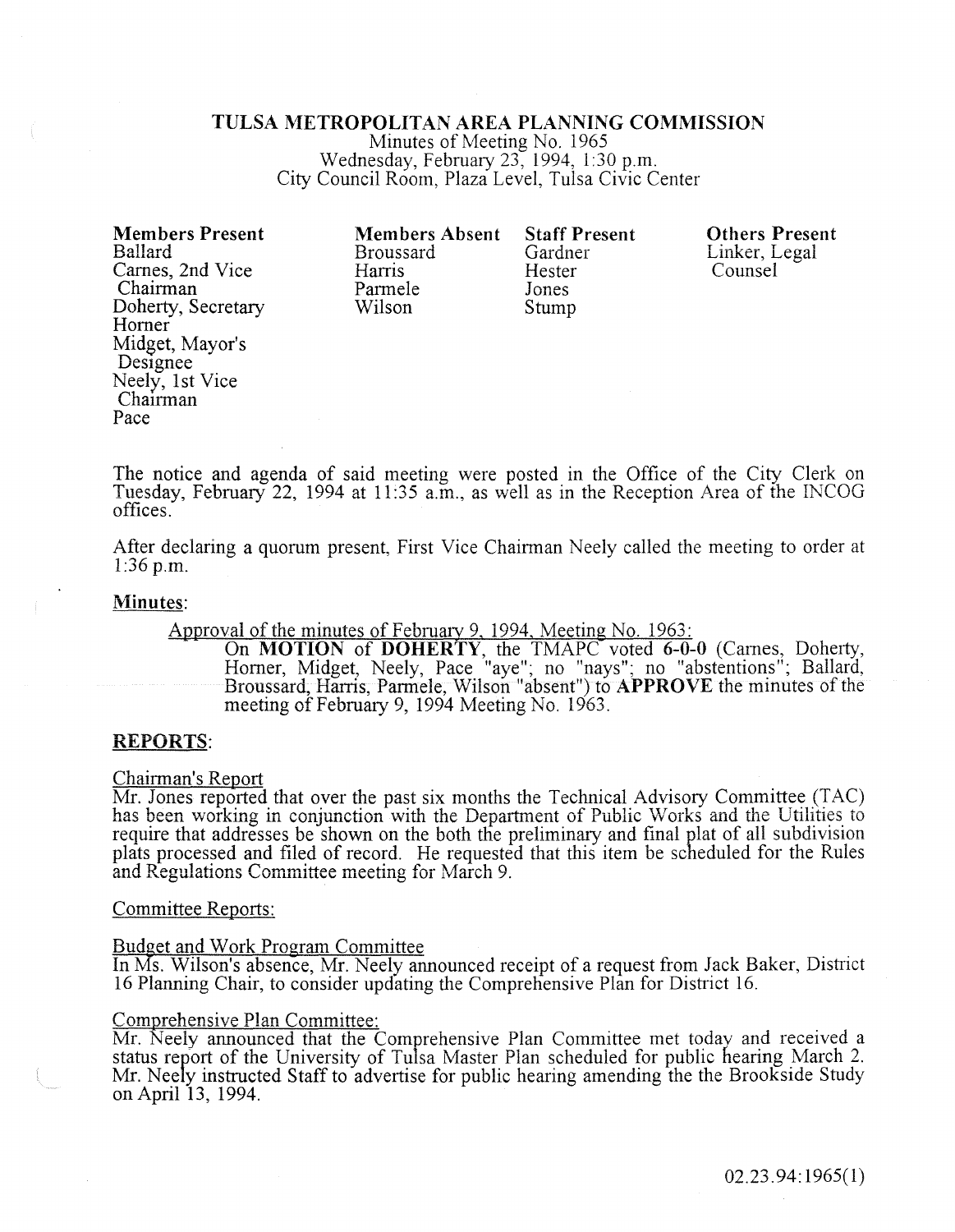### Rules and Regulations Committee:

Mr. Doherty announced that the Rules and Regulations Committee will meet March 9.

### Director's Report:

Mr. Gardner announced neighborhood meetings scheduled in the Lincoln-Extension-Dunbar area regarding blanket zoning.

### SUBDIVISIONS: FINAL APPROVAL AND RELEASE:

Garnett-61 Storage (684) West of the SW/c of East 61st Street South and South Garnett Road.

Mr. Jones announced that this application is lacking one release letter and requested that it be continued for one week.

### TMAPC Action; 7 members present:

On MOTION of CARNES, the TMAPC voted 7-0-0 (Ballard, Carnes, Doherty, Horner, Midget, Neely, Pace "aye"; no "nays"; no "abstentions"; Broussard, Harris,<br>Parmele, Wilson "absent") to CONTINUE the Final Plat and Release of Garnett-61<br>Storage to March 1, 1994 as recommended by Staff.

### \* \* \* \* \* \* \* \* \* \* \* \*

### CHANGE OF ACCESS ON RECORDED PLAT:

Morland Addition (283) 3601 East 51st Street South

Mr. Jones disclosed that at the time of platting the subject property only one point of access was assigned and after construction, twenty to twenty-five years ago, it was discovered that *two* access points had been constructed. He explained that through the platting process and title examination, it was discovered that the additional access point needs to be added. Mr. Jones affirmed that Traffic Engineering has signed off on the additional access and Staff recommends APPROVAL subject to the drawing as submitted.

A representative was present and expressed agreement.

### TMAPC Action; 7 members present:

On MOTION of CARNES, the TMAPC voted 7-0-0 (Ballard, Carnes, Dohetiy, Horner, Midget, Neely, Pace "aye"; no "nays"; no "abstentions"; Broussard, Harris, Parmele, Wilson "absent") to APPROVE the CHANGE OF ACCESS ON RECORDED PLAT for Morland Addition.

\* \* \* \* \* \* \* \* \* \* \* \*

02.23.94: 1965(2)

(PD-18)(CD-7)

(PD-18)(CD-8)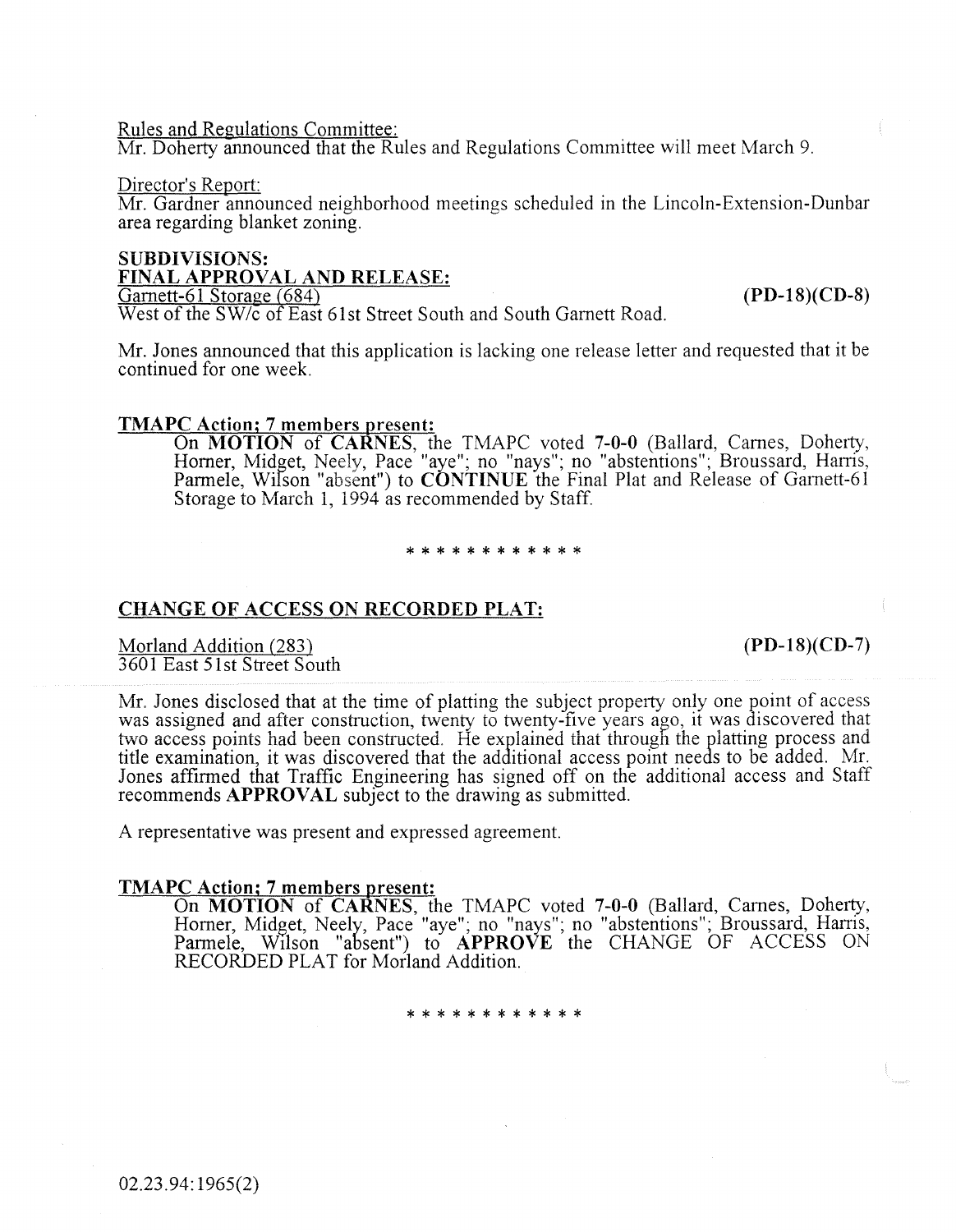### CONTINUED ZONING PUBLIC HEARING:

Present Zoning: RS-1 Proposed Zoning: IL

Application No.: Z-6434 Applicant: Warren Taube Location: 18015 East Admiral Place Date of Hearing: February 23, 1994 Presentation to TMAPC: Norma Bivins & Warren Taube

### Relationship to the Comprehensive Plan:

The District 17 Plan, a part of the Comprehensive Plan for the Tulsa Metropolitan Area, designates the property as Special District- Industrial Area.

According to the Zoning Matrix the requested IL District may be found in accordance with the Plan Map.

### Staff Comments:

Site Analysis: The subject property is approximately 5.3 acres in size. It is partially nonwooded, is sloping and has two single-family dwellings and accessory buildings located on the tract.

Surrounding Area Analysis: The subject tract is abutted on the north by Skelly Drive, zoned RS-3; to the west by single-family dwellings, zoned RS-1; to east by a single-family dwelling zoned IL; and to the south across Admiral Place by a single-family dwelling, zoned RS-1 and vacant land zoned PUD-290 and AG.

**Zoning and BOA Historical Summary:** The history of zoning actions in this area indicate that industrial zoning has been approved to the west and east of the subject tract and on the north side of Admiral Place showmg a transition to IL. Staff can support the requested IL zoning based on the Comprehensive Plan, existing land use, and past zoning patterns.

Therefore staff recommends APPROVAL for IL zoning for Case No. Z-6434.

Applicant's Comment's Warren Taube Norma Bivins

18015 East Admiral Place 74015 18101 East Admiral Place 74015

Ms. Bivins and Mr. Taube both expressed agreement with Staff recommendation.

In response to a question from Mr. Doherty, Mr. Taube disclosed that the intended use of the property is for outdoor storage of boats and recreational vehicles.

Interested Parties Margaret Frommel Virginia Maddux

17929 East Admiral Place, Catoosa 74015 18005 East Admiral Place 74015

The above-listed individuals expressed opposition to the proposed zoning for the following reasons.

There was concern over property devaluation and unsightliness of such a business.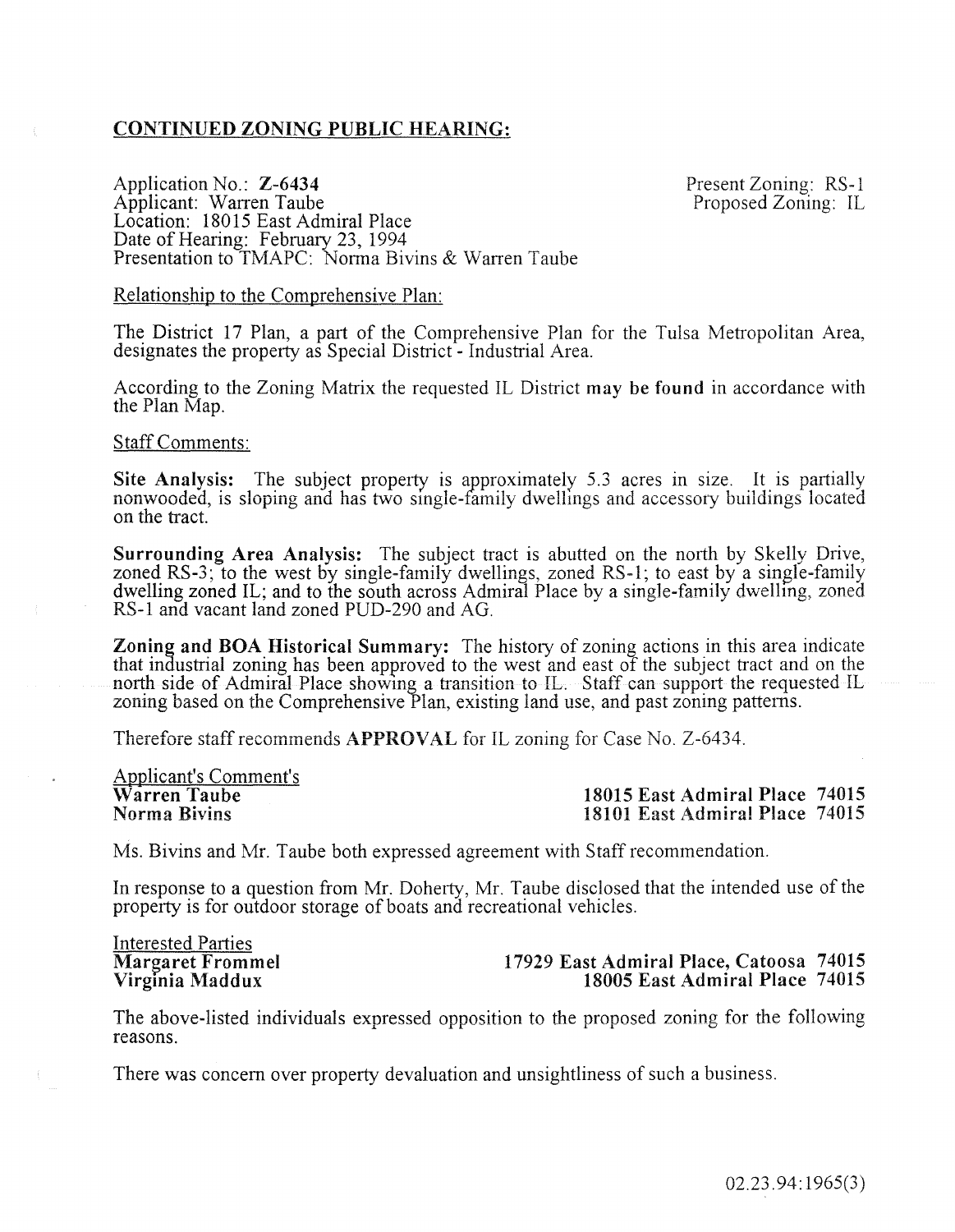It was noted that area homeowners' yards are well maintained and there was concern that the proposed business will not be aesthetically pleasing. It was noted that presently the existing fence is in disrepair.

Opposition was expressed toward allowing a business to locate abutting residential property.

Residents indicated that the subject property is not maintained and fear that further deterioration will occur if the zoning is approved.

Residents expressed concern over additional noise which will occur from the proposed operation.

In response to a question from Mr. Neely, Mr. Gardner informed that the screening requirements for IL next to RS zoned property are for a minimum 6' screening fence and that builidings require a minimum 75' setback from the west property line. If any manufacturing or repair work is petformed it must be within a building.

### Bobbie Gray 2465 South 14lst East Avenue 74134

District 17 Planning Team Chair

Ms. Gray presented photographs of residences to the east of the subject property. She suggested a PUD be placed on the property if it is zoned IL to ensure regulation during the period of transition to IL. Ms. Gray wanted to ensure the property is maintained in a manner similar to surrounding properties.

### TMAPC Review

Mr. Homer informed the applicant of how the PUD process is regulated and suggested the applicant may want to consider that avenue.

Ms. Bivins explained that there are no plans to change the front of the property and the house will remain on the property. She was not opposed to considering a PUD.

Ms. Pace declared that from the pictures presented and since the area is in transition that IL zoning is a big step up from residential.

There was discussion among the Planning Commission voicing concerns over a Recreational Vehicle being parked against a 6' fence only 20' from a residence and over other uses allowed under IL zoning. The consensus of the Planning Commission was that with proper safeguards and controls, by limiting some of the more objectionable uses, IL zoning would be appropriate until the area completes transition.

Mr. Doherty made a motion to continue this item and encouraged the applicant to pursue the PUD application. Ms. Pace seconded the motion.

Mr. Homer encouraged the applicant to meet with area residents to devise a plan with which all can concur.

### TMAPC Action; 7 members present:

On MOTION of DOHERTY, the TMAPC voted 7-0-0 (Ballard, Carnes, Doherty, Horner, Midget, Neely, Pace "aye"; no "nays"; no "abstentions"; Broussard, Harris, Parmele, Wilson "absent") to **CONTINUE**  $\bar{Z}$ -6434 to April 6, 1994.

\* \* \* \* \* \* \* \* \* \* \* \*

02.23.94: 1965(4)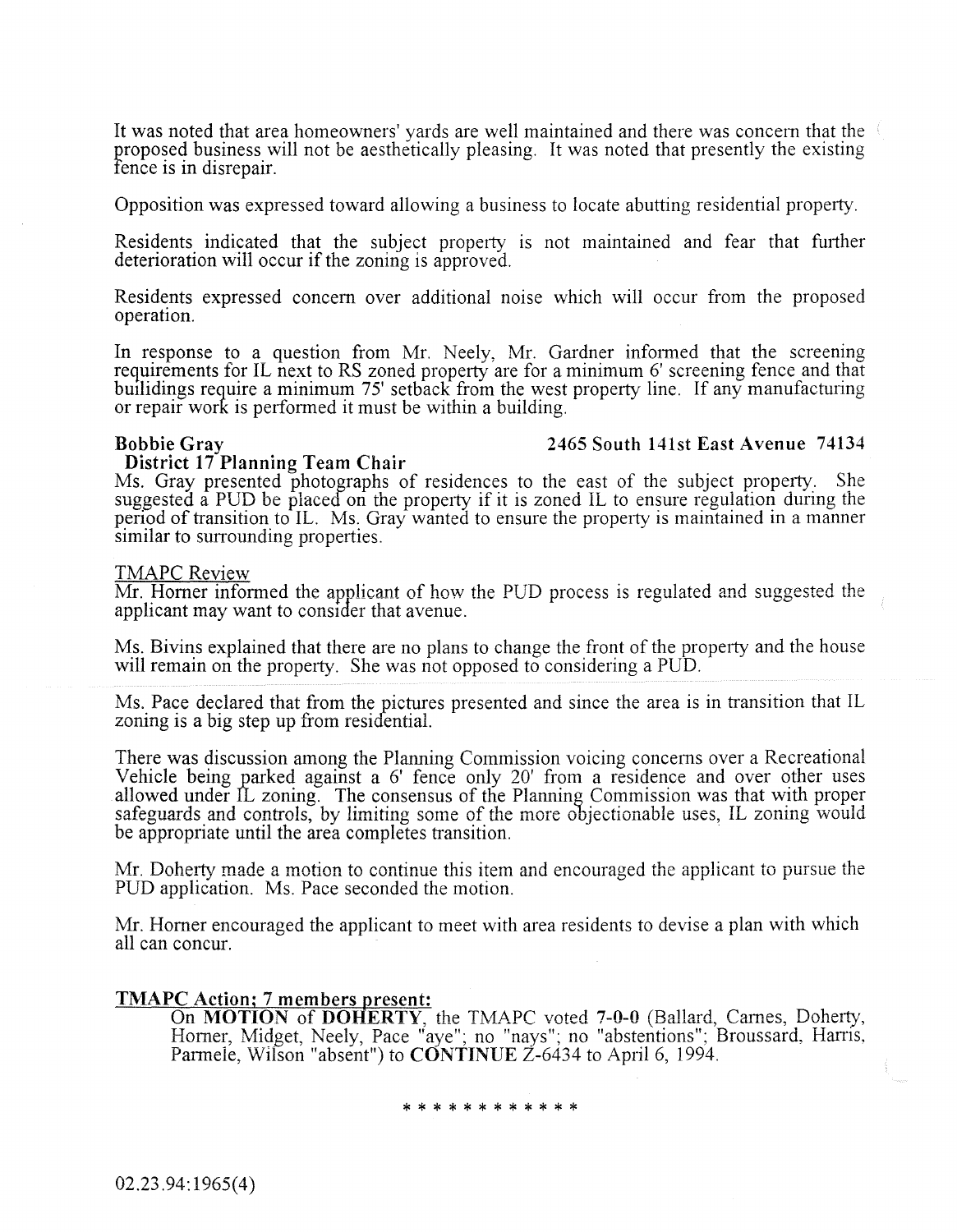### ZONING PUBLIC HEARING:

Application No.: CZ-209<br>
Applicant: Randy C. Swartwood<br>
Proposed Zoning: IL<br>
Proposed Zoning: IL Applicant: Randy C. Swartwood<br>Location: South of the Southw South of the Southwest corner of 76th Street North and 117th East Avenue Date of Hearing: February 23, 1994 Presentation to TMAPC:

### Relationship to the Comprehensive Plan:

The Owasso Comprehensive Plan designates the this area as Rural Residential on the west side of 117th East Avenue; High Intensity Industrial fronting onto U. S. Highway 169, and a Medium Intensity buffer separating the two uses.

According to the Zoning Matrix the requested IL District is not in accordance with the Plan Map for Rural Residential and is in accordance with the Industrially planned area.

### Staff Comments:

Site Analysis: The subject tract is approximately 2. 8 acres in size and is located south of the southwest corner of 76th Street North and 117th East Avenue. It is nonwooded, gently rolling, contains vacant industrial buildings, and is zoned RE.

Surrounding Area Analysis: The tract is abutted on the north by industry and vacant land zoned IL; on the east by single-family dwellings, zoned RE; on the south by a single-family dwelling and vacant land zoned RE; and to the west by industrial uses zoned IL.

Zoning and BOA Historical Summary: TMAPC denied a request to rezone the subject tract in 1992.

Conclusions: The IL zoning for most of this tract appears to be appropriate based on the industrial development in the area. The applicant is trying to obtain right-of-way from the frontage road and provide access to the subject tract from the west rather than from I 17th East Avenue. Therefore, staff recommends APPROVAL of IL zoning for CZ-209, except the north 40' of the SE/4 of the SE/4 of the NW/4 of 32-21-14, if access to the frontage road can be obtained.

# Applicant's Comments

### Randy Swartwood 12702 78 Circle, Owasso

Mr. Swartwood disclosed that he recently purchased the property and now can prove access to the frontage road to the Mingo Valley Expressway and that access to I 17th Street is no longer required. Mr. Swartwood expressed agreement with Staff recommendation.

There were no interested parties in attendance.

### TMAPC Action; 7 members present:

On MOTION of CARNES, the TMAPC voted 7-0-0 (Ballard, Carnes, Doherty, Horner, Midget, Neely, Pace "aye"; no "nays"; no "abstentions"; Broussard, Harris, Parmele, Wilson "absent") to recommend APPROVAL of CZ-209 for IL zoning as recommended by Staff.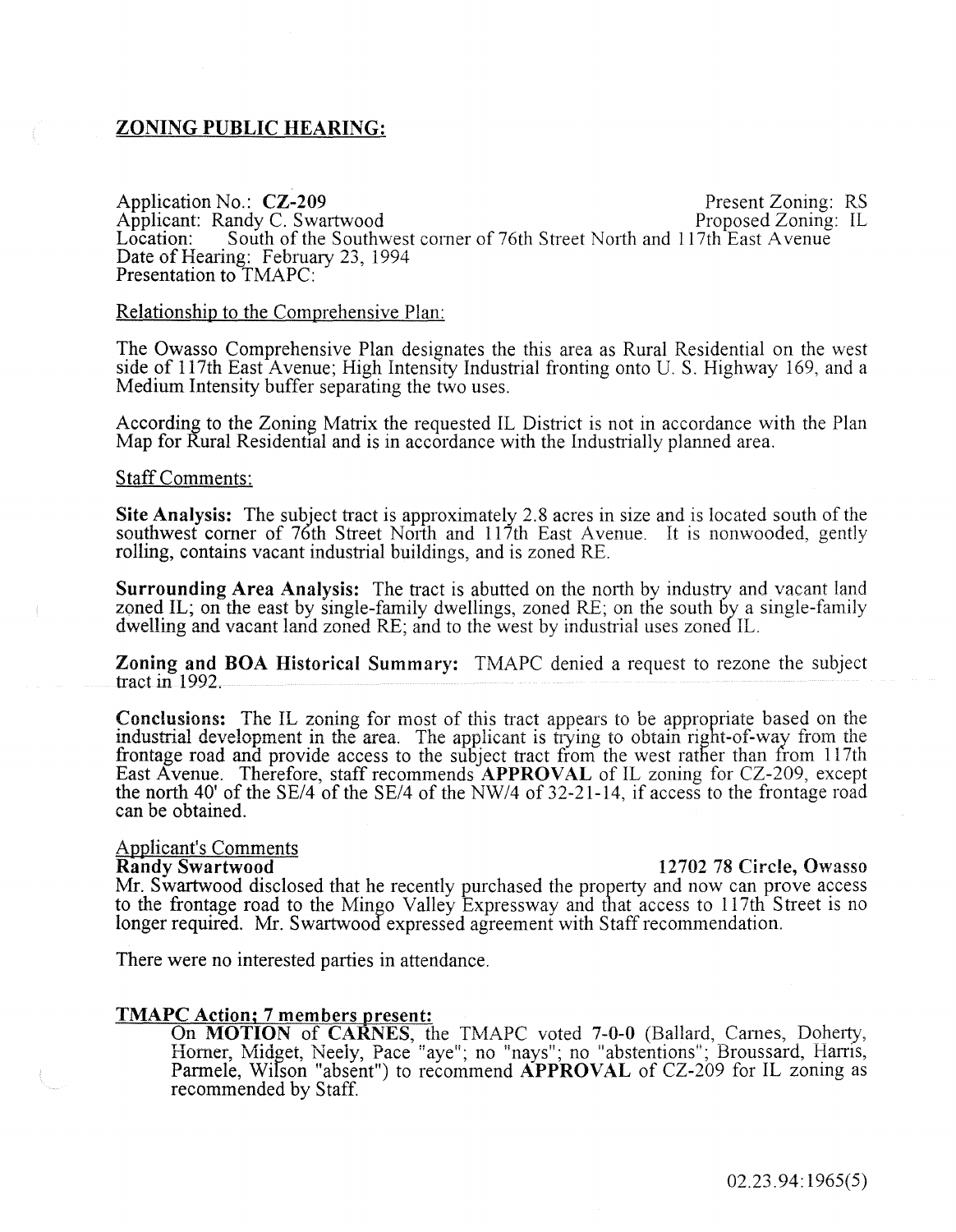### LEGAL DESCRIPTION

The Southwest Quarter of the Southeast Quarter of the Northwest Quarter of the Northwest Quarter of Section 32, T -21-N, R-14-E, Tulsa County, Oklahoma.

\* \* \* \* \* \* \* \* \* \* \* \*

Application No.: CZ-210 Applicant: Roy Johnsen<br>Location: 5401 West 5401 West Skelly Drive The southwest corner of 54th St. & 43rd West Avenue. Date of Hearing: February 23, 1994 Presentation to TMAPC: Roy Johnsen

Present Zoning: RS & CG Proposed Zoning: IL

Relationship to the Comprehensive Plan:

The District 9 Plan, a part of the Comprehensive Plan for the Tulsa Metropolitan Area, designates the subject property as Medium Intensity - Industrial.

According to the Zoning Matrix the requested IL District is in accordance with the Plan Map.

### Staff Comments:.

Site Analysis: The subject tract is approximately 2.23 acres in size and is located west of the southwest comer of' 54th Street South and 43rd West Avenue. It is nonwooded, flat, contains a retail fireworks business and storage buildings, and is zoned RS and CG.

Surrounding Area Analysis: The tract is abutted on the north by a truck storage and parking lot, zoned IM; to the east by single-family dwellings, zoned RS; to the south by a truck/trailer storage lot, zoned IL and to the west by truck and trailer storage zoned CH.

**Zoning and BOA Historical Summary:** This area is in transition to industrial zoning and uses.

**Conclusions:** IL zoning for this tract appears to be appropriate. Therefore, staff recommends  ${\bf APPROVAL}$  of IL zoning for CZ-210.

### Applicant's Comments

Roy Johnsen, attorney for the applicant, distributed an aerial photograph of the subject area indicating the property owned by O.K. Fireworks. He expressed agreement with Staff recommendation.

There were no interested parties in attendance.

### TMAPC Action; 7 members present:

On MOTION of MIDGET, the TMAPC voted 7-0-0 (Ballard, Carnes, Doherty, Horner, Midget, Neely, Pace "aye"; no "nays"; no "abstentions"; Broussard, Harris, Parmele, Wilson "absent") to recommend APPROVAL of CZ-210 for IL zoning as recommended by Staff.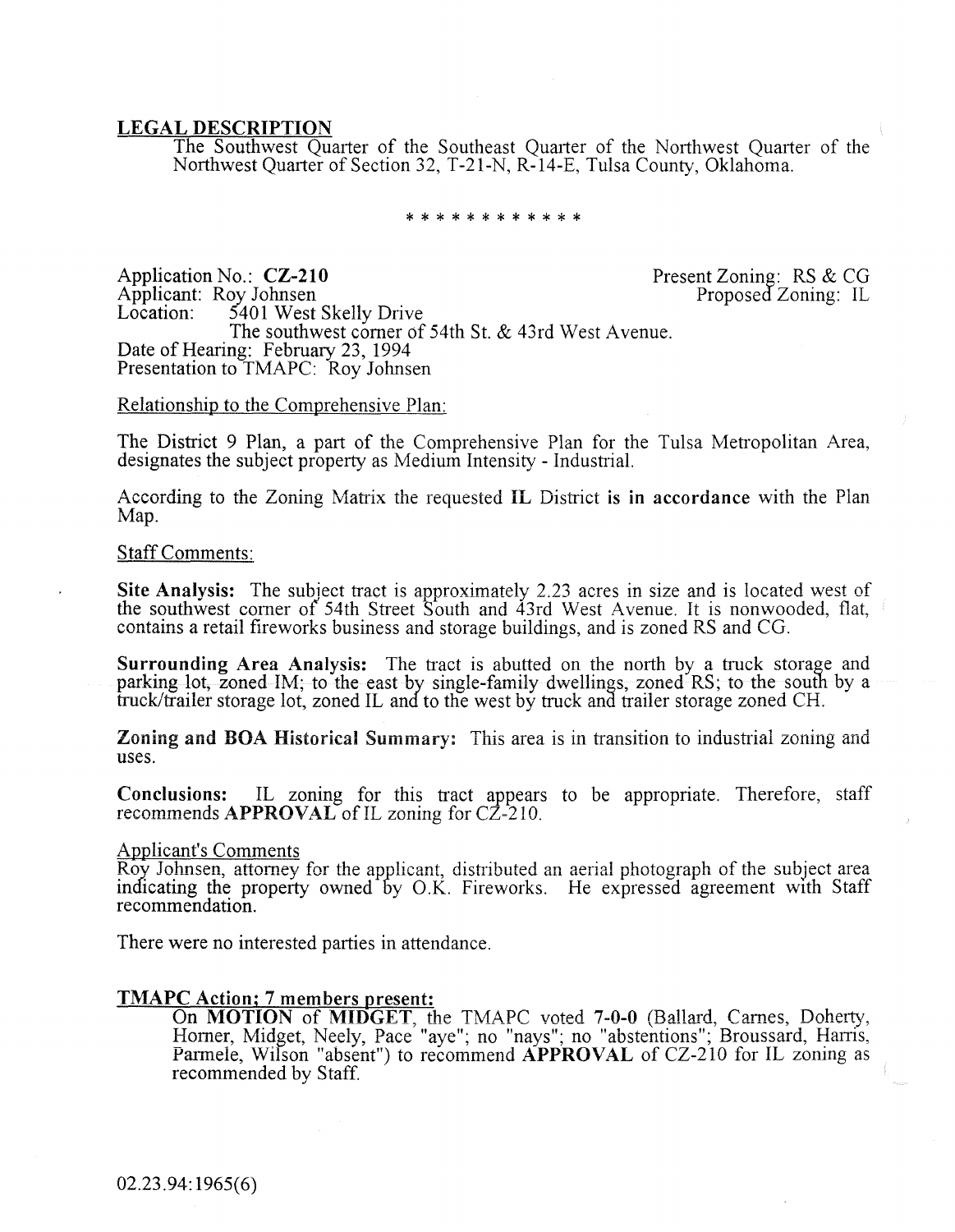### LEGAL DESCRIPTION

Lots 1 through 7, and Lots 18 through 24, Block 3, Opportunity Heights, and located at 5401 West Skelly Drive, Tulsa, Oklahoma.

\* \* \* \* \* \* \* \* \* \* \* \*

Application No.: PUD 182-6 Applicant: Jim Shofner Location: North & west of the NW/c of East 75th Street & South Birmingham Avenue. Date of Hearing: February 23, 1994 Presentation to TMAPC:

Minor Amendment to side yard to allow a lot-split- Lot 10, Block 1, South Oaks Acres.

The applicant is requesting a reduction of the required side yard from 5' to 0' to allow a lotsplit of an existing duplex lot. Staff has no objection to this reduction, so long as it is only for the existing structure. Eight other lots in this subdivision have previously been allowed to split the lots along the common wall of the duplexes. Therefore, Staff recommends APPROVAL of PUD-182-6 for Lot 10, Block 1 of South Oaks Acres, subject to it only applying to the existing building.

The applicant was in attendance and expressed agreement with Staff recommendation.

There were no interested parties in attendance.

### TMAPC Action; 7 members present:

On MOTION of CARNES, the TMAPC voted 7-0-0 (Ballard, Carnes, Doherty, Horner, Midget, Neely, Pace "aye"; no "nays"; no "abstentions"; Broussard, Harris, Parmele, Wilson "absent") to APPROVE PUD 182-6 Minor Amendment as recommended by Staff.

### LEGAL DESCRIPTION

Lot 10, Block 1, South Oaks Acres, and located north and west of the northwest comer of 75th Street South and South Birmingham Avenue.

\* \* \* \* \* \* \* \* \* \* \* \*

Application No.: PUD-448-4 Applicant: Richard Robertson/SQ Metal Signs Location: 8955 South Memorial Drive Date of Hearing: February 23, 1994

> Minor Amendment to ground sign requirements - northeast corner of East 91st Street South and South Memorial Drive.

The Piccadilly Cafeteria is requesting to move the ground sign from Lot 3 on Memoriai Drive to 91st Street in Lot 2. It was originally envisioned that Lots 2 and 3 would have different owners and each lot was allocated one ground sign on Memorial Drive and none were allowed on 91st Street. Since Piccadilly is developing Lots 2 and 3 as one lot, they

02.23.94: 1965(7)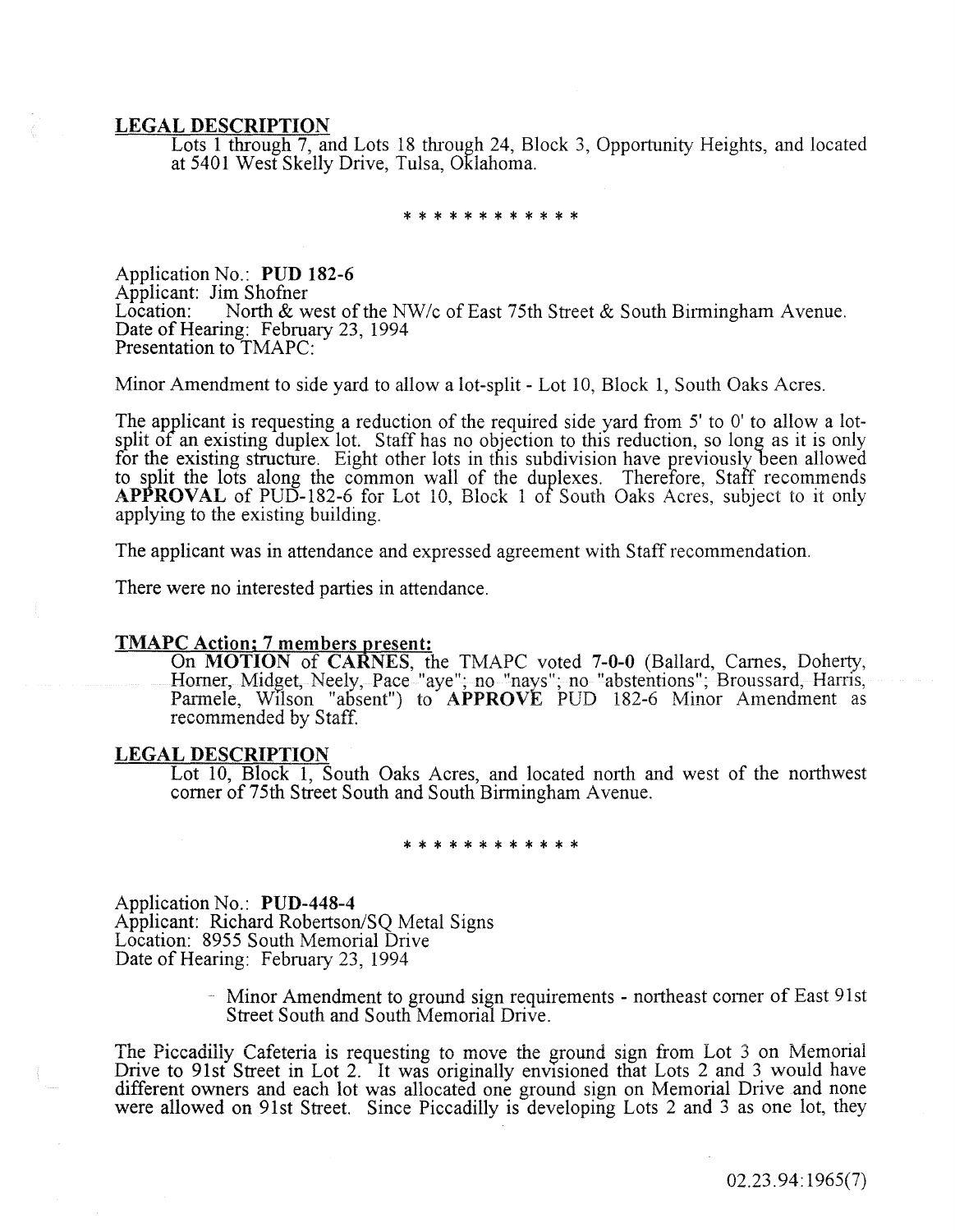would like one ground sign on Memorial Drive and another on 9lst Street. Since there is no increase in the number of ground signs, Staff recommends APPROVAL of the following revised ground sign standards for Lots 2 and 3 of Square 91 Addition.

Lot 2: One ground sign is permitted on each street frontage. Each sign shall not exceed 25' in height nor 160 SF of display surface area.

Lot 3: No ground signs are permitted.

### DETAIL SIGN PLAN

If Minor Amendment PUD-448-4 is approved, Staff recommends APPROVAL of the sign plan for a ground sign on 91st Street.

The applicant expressed agreement with Staff recommendation.

# TMAPC Action; 7 members present:

On MOTION of CARNES, the TMAPC voted 7-0-0 (Ballard, Carnes, Doheriy, Horner, Midget, Neely, Pace "aye", no "nays"; no "abstentions"; Broussard, Harris, Parmele, Wilson "absent") to APPROVE PUD 448-4 MINOR AMENDMENT and DETAIL SIGN PLAN as recommended by Staff.

### LEGAL DESCRIPTION

Lots 2 and 3, Block 1, Square 91, Tulsa County, Oklahoma

### \* \* \* \* \* \* \* \* \* \*

### OTHER BUSINESS

PUD-260-A: Revised Site Plan for Lot 2, Block 1, Hyde Park - northeast corner of East 71st Street South and South Yale Avenue.

The applicant, Bennigan's Restaurant, is requesting approval of a temporary tent (March 16 through March 20, 1994) for restaurant use. When the existing parking in the entire PUD is counted, there are sufficient parking spaces for the existing restaurant and the proposed tent. The tem also complies while the bunding setback requirements. Therefore, Start recommends<br>**APPROVAL** of the tent from March 16 through 20, 1994 only

The applicant was in attendance and expressed agreement with Staff recommendation.

### TMAPC Action; 7 members present:

On MOTION of MIDGET, the TMAPC voted 7-0-0 (Ballard, Carnes, Doherty, Horner, Midget, Neely, Pace "aye"; no "nays"; no "abstentions"; Broussard, Harris, Parmele, Wilson "absent") to APPROVE PUD 260-A DETAIL SITE PLAN as recommended by Staff.

\* \* \* \* \* \* \* \* \* \* \* \*

02.23.94: 1965(8)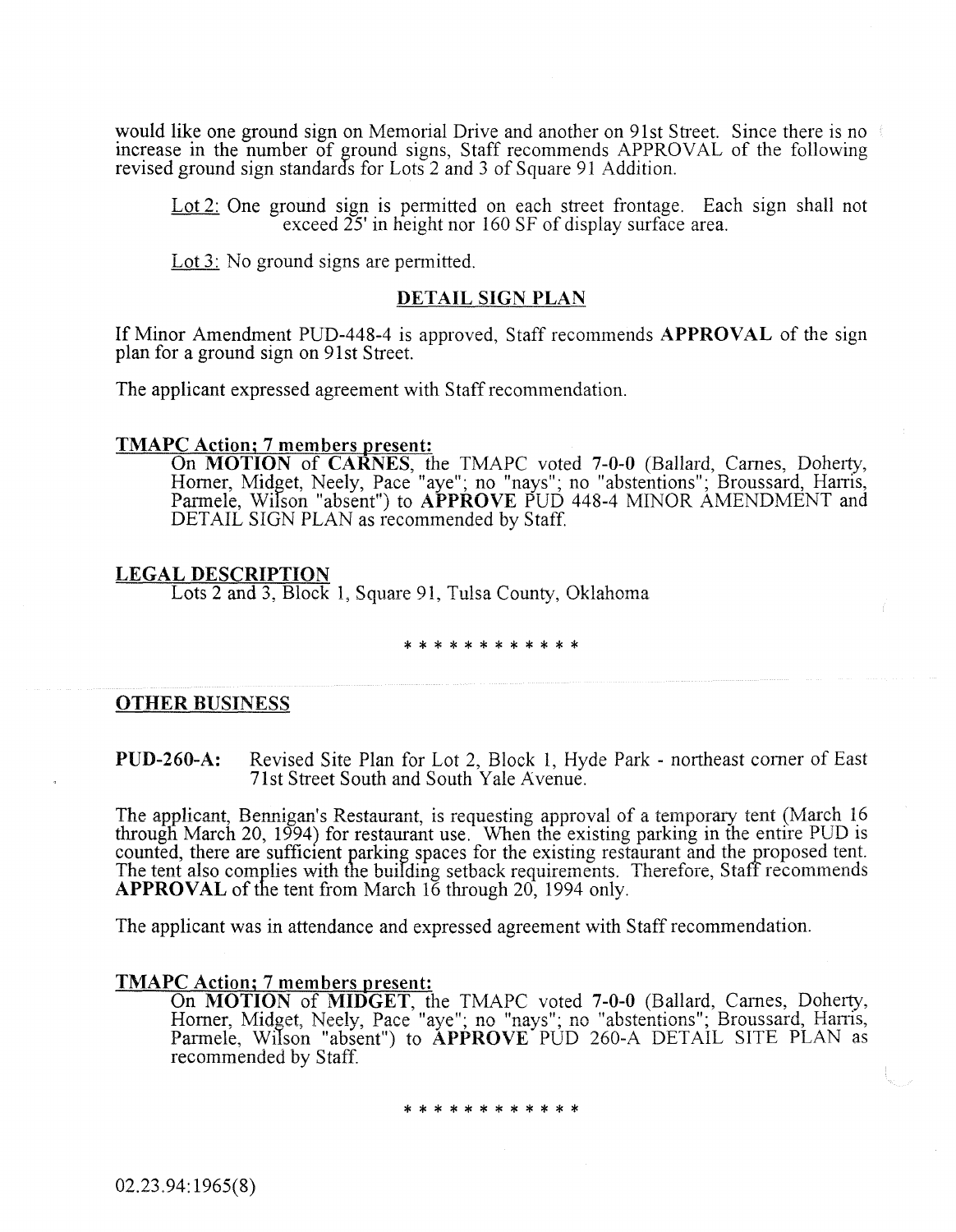PUD-489: Revision to Detail Sign Plan for Lot 2, Block 1, 71 Mingo Center- north and east of the northeast comer of East 71st Street South and South Mingo Road.

Builders Square is requesting approval of a 50' high flag pole which will be near the southeast corner of their store and will be for the United States flag and a  $5'$  X  $8'$  Builders Square flag. Staff recommends APPROVAL.

PUD 489; Detail Landscape Plan for Lot 1, Block 1, 71 Mingo Center - north of the northwest comer of South 101st East Avenue and East 7lst Street South.

The Landscape Plan for Lot 1, Block 1 (Tulsa Ice Arena) complies with the Landscape Ordinance and the PUD conditions; therefore, Staff recommends APPROVAL.

There were no interested parties in attendance.

### **TMAPC Action; 7 members present:**

On MOTION of DOHERTY, the TMAPC voted 7-0-0 (Ballard, Carnes, Doherty, Horner, Midget, Neely, Pace "aye"; no "nays"; no "abstentions"; Broussard, Harris, Parmele, Wilson "absent") to APPROVE PUD 489 DETAIL SIGN PLAN and DETAIL LANDSCAPE PLAN as recommended by Staff.

\* \* \* \* \* \* \* \* \* \* \* \*

PUD-166-F: Detail Sign Plan - Development Area 2-1 - north of the northeast comer of South Sheridan Road and East 93rd Street South.

The applicant is proposing a 24' high, 112 SF ground sign for Auto Pride Car Wash at the northwest corner of Development Area 2-1. This location will require that the ground sign allowed in Development Area 2-2 be setback approximately 70' from the right-of-way of Sheridan Road in order to maintain 100' spacing between ground signs. If the owner of Development Area 2-2 agrees to this restriction, Staff recommends APPROVAL of the ground sign as presented.

It was the consensus of the Planning Commission to condition approval upon receipt of a letter from the owner of Development Area 2-2 expressing agreement with the restriction.

The applicant expressed agreement with the condition.

### **TMAPC Action; 7 members present:**

On MOTION of CARNES, the TMAPC voted 7-0-0 (Ballard, Carnes, Doherty, Homer, Midget, Neely, Pace "aye"; no "nays"; no "abstentions"; Broussard, Harris, Parmele, Wilson "absent") to APPROVE PUD-166-F DETAIL SIGN PLAN subject to receipt and filing of a letter from the owner of Development Area 2-2 agreeing with the restriction.

\* \* \* \* \* \* \* \* \* \* \* \*